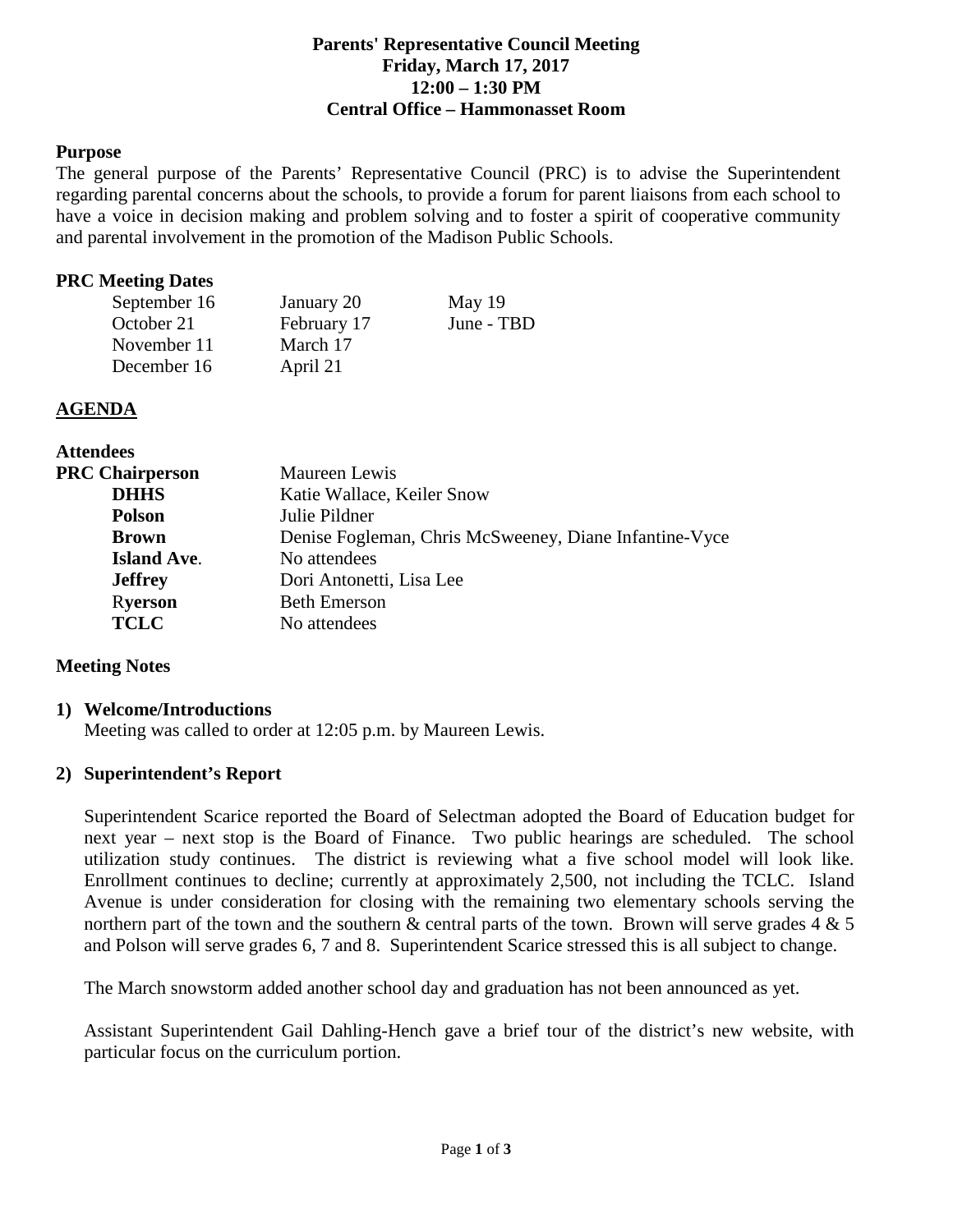# **3) Review /Approve Minutes**

Motion to approve minutes of February 17, 2017 meeting by Denise Fogleman, second by Diane Infantine-Vyce.

# **4) Subcommittee Reports / Updates:**

- a) **DHHS** M.A.D.E.: Next event April 5 Hidden in Plain Sight an interactive, mock teenage bedroom will be set up in the Town Conference Room A, followed by a 6 p.m. roundtable discussion.
- b) **Polson** Food Council Meeting dates: October 20, December 22, February 23, April 25. The goal this year was to make money and we are on target. Students are happy with the changes to the menu. At the elementary schools, pasta and white bread are now offered. Working to have larger run on purchases, capitalizing on after school sports and offering staff the option of ordering food each and every day. Next meeting in April.
- c) **Brown** Transportation Council. Meeting dates: October 6, December 8, February 9, April 6. No meeting.
- d) **Jeffrey** MYFS: cancelled due to snowstorm.
- e) **Ryerson – Art Show:** No date for art show as yet.
- f) **IAS – Custodian Appreciation:** waiting on date.
- g) **TCLC:** No report.

## **5) Review: Roundtable**

- a) **DHHS** blood drive April 26. Teacher Appreciation lunch May 17. Spring musical March 30, 31 and April 1. Spring sports starting next week. PTA purchased two 3D printers.
- b) **Polson** Screenagers follow-up cancelled for a second time due to the snowstorm, new date TBD. Jordan Sonnenblick coming in April. Stepping forward graduation and  $8<sup>th</sup>$  grade dance in June.
- c) **Brown** Book fair starting Monday, March 20, will be selling water bottles.
- d) **Island Ave**  no report.
- e) **Jeffrey** Science month coming up. Spring Fling April 21.
- **f) Ryerson –** Planning for Give to Grow on April 28. Spring Fun Fair May 20.
- g) **TCLC**  no report.
- **6) Wrap Up/Things to do/Share with your PTO etc.**
	- **1) Madison Special Education Parent Teacher Organization (SEPTO) SEPTO Communications Director: Lisa Nee - [lisa@allennee.com](mailto:lisa@allennee.com)**